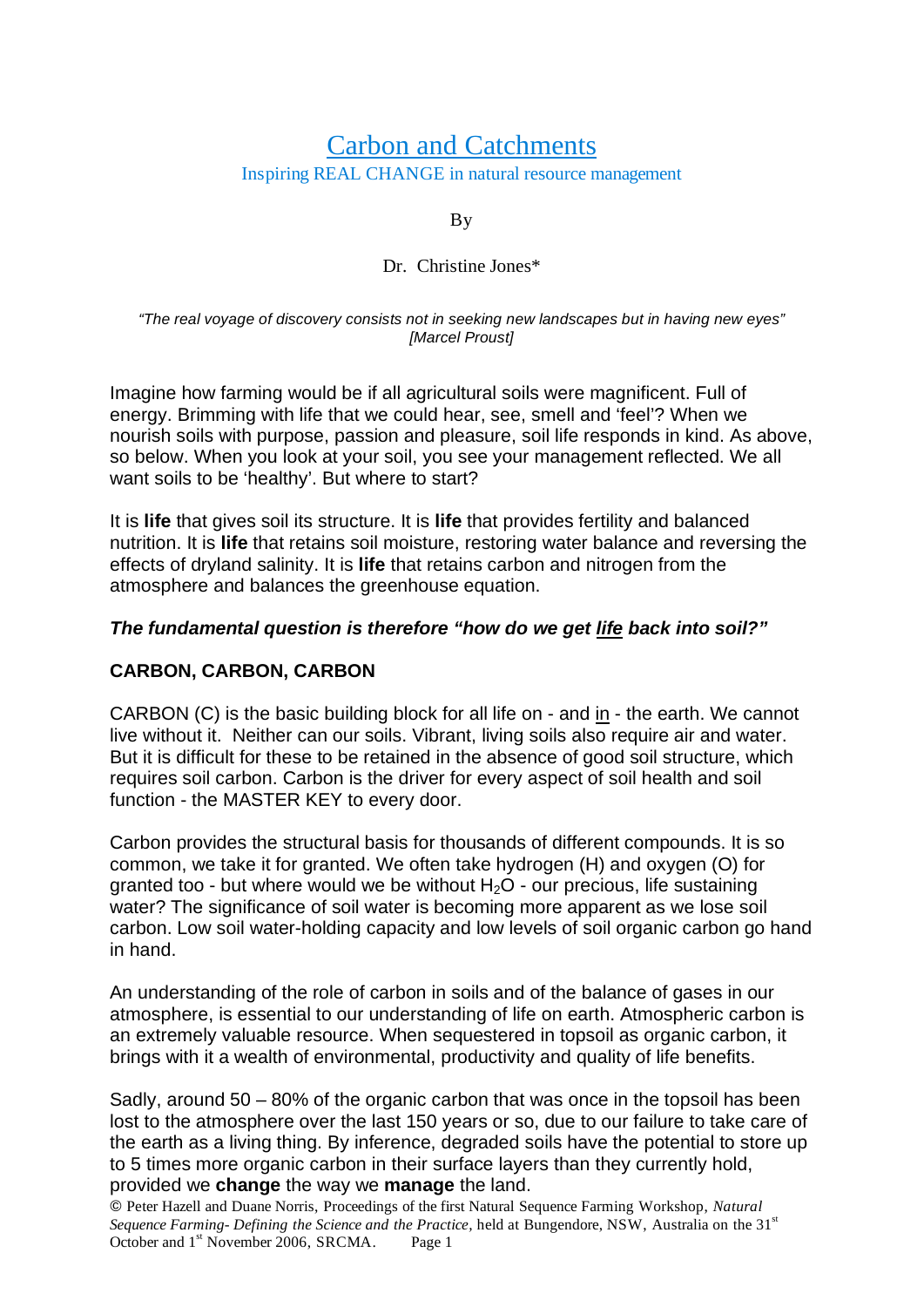Anything that causes bare ground results in the loss of organic carbon. If bare earth is produced by chemical or mechanical means, we burn fossil carbon in the process of baring the soil, further adding to atmospheric pollution.

### **The importance of soil CARBON**

With appropriate changes to land management, agricultural soils have the capacity to sequester and store large volumes of carbon, thus improving microbial content, biological activity, fertility, structure, stability, resistance to erosion and ultimately biodiversity, productivity and profitability. Increasing soil carbon can significantly reduce the impact of dryland salinity, reduce sedimentation rates in rivers and streams, improve water quality, improve air quality and decrease the impact of the Greenhouse Effect, global warming and climate change.

**Soil carbon is the one single, measurable factor that underpins the solution to multiple natural resource management problems. '**Managing the Carbon Cycle' is about turning carbon loss into carbon gain. And 'managing' means just that!!! This is about **healing earth gently, with carbon – and people.** 

### **Soil carbon, water balance and RIVER HEALTH**

The health of terrestrial and riverine ecosystems are intrinsically linked. Rivers and streams exist only because of the catchments that feed them, and cannot be regarded as separate entities to those catchments. Yearlong Green Farming techniques that improve the quality and perenniality of groundcover, restoring soil surface condition, porosity, aggregate stability and water balance not only confer production advantages to landholders, but also **ensure that water passes through a series of biological filters on its journey to rivers and streams**.

When the water runs on the top of the ground, or on top of the subsoil, we witness the all too familiar flash flood syndrome, with rivers carrying too much and then too little water, while freshwater aquifers continue to decline. Many once 'perennial' streams are now ephemeral, simply due to losses in soil carbon and soil porosity in the catchments that feed them.

Healthy, porous topsoils assist with the infiltration of water to transmissive aquifers and provide perennial base flow, improving the quality and year-round availability of water and markedly enhancing general river health.

### **Soil carbon means WATER – for all**

In these days of Climate Change, water is worth its weight in gold. Glenn Morris (Morris 2004) extensively researched the water holding capacity of humus and concluded that within the soil matrix, one part of soil humus can, on average, retain four parts of soil water.

From this we can calculate how water storage in the top 30 cm of soil (roughly the top 12" in old terms) will be influenced by changes in the level of soil organic carbon.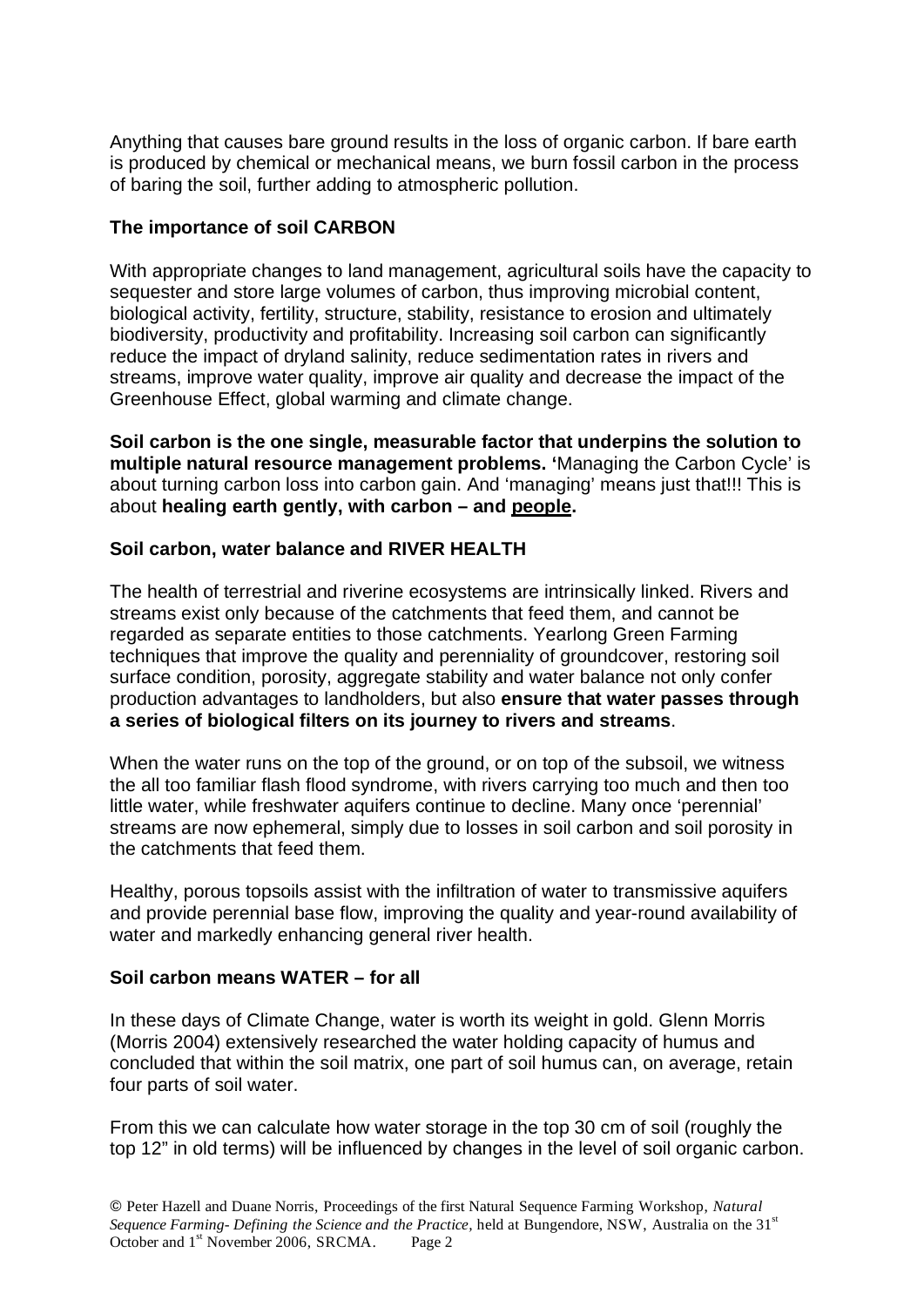The majority of Australian topsoils have bulk densities in the range 1.2 to 1.8 g/cm<sup>3</sup>. We will assume a bulk density of 1.2 g/cm<sup>3</sup>.

| Table 1. Change in the capacity of soil to store water (litres/ha) with changes in<br>levels of soil organic carbon (OC) to 30 cm soil depth. Bulk density 1.2 g/cm <sup>3</sup> |                                                   |                                                |                                   |                                          |
|----------------------------------------------------------------------------------------------------------------------------------------------------------------------------------|---------------------------------------------------|------------------------------------------------|-----------------------------------|------------------------------------------|
| level                                                                                                                                                                            | Change in OC Change in OC<br>(kg/m <sup>2</sup> ) | <b>Extra water</b><br>(litres/m <sup>2</sup> ) | <b>Extra water</b><br>(litres/ha) | CO <sub>2</sub><br>sequestered<br>(t/ha) |
| 1%                                                                                                                                                                               | 3.6 kg                                            | 14.4                                           | 144,000                           | 132                                      |
| 2%                                                                                                                                                                               | 7.2 kg                                            | 28.8                                           | 288,000                           | 264                                      |
| 3%                                                                                                                                                                               | 10.8 kg                                           | 43.2                                           | 432,000                           | 396                                      |
| 4%                                                                                                                                                                               | 14.4 kg                                           | 57.6                                           | 576,000                           | 528                                      |

The calculations in Table 1 show that an increase of 14.4 litres (almost two buckets) of **extra** plant available water could be stored per square metre in the top 30 cm (12") of soil with a bulk density of 1.2 g/cm<sup>3</sup>, for every 1% increase (in absolute terms) in the level of soil organic carbon. That's 144,000 litres, or about 16,000 **extra** buckets of water that could be stored per hectare, in **addition** to the water-holding capacity of the soil itself.

The flip side is that the same amount of water will be lost when soil carbon levels fall. Low soil moisture and low levels of soil organic carbon go hand in hand.

### *Greenhouse emissions*

In addition to water losses from the landscape, a 3% reduction (in absolute terms) in soil organic carbon represents almost 400 t/ha extra carbon dioxide  $(CO<sub>2</sub>)$  emitted to the atmosphere, contributing to increased levels of greenhouse gases and the possibility of accelerated climate change.

With increased global warming, rainfall levels could fall even further, while evaporation rates increase, degraded soils continue to lose their capacity to hold water and rivers continue to lose their life-lines - the aquifers that feed them.

Re-balancing the soil water equation and re-balancing the greenhouse equation have many factors in common. Both processes require soil building, which in turn requires that carbon dioxide from the atmosphere be sequestered in soil as organic carbon.

#### **Soil water balance**

Factors that **reduce soil organic carbon levels** and upset the **soil water balance** include

- Loss of perennial groundcover
- ❖ Intensive cultivation
- ❖ Bare fallows
- ❖ Stubble burning and pasture burning
- Continuous grazing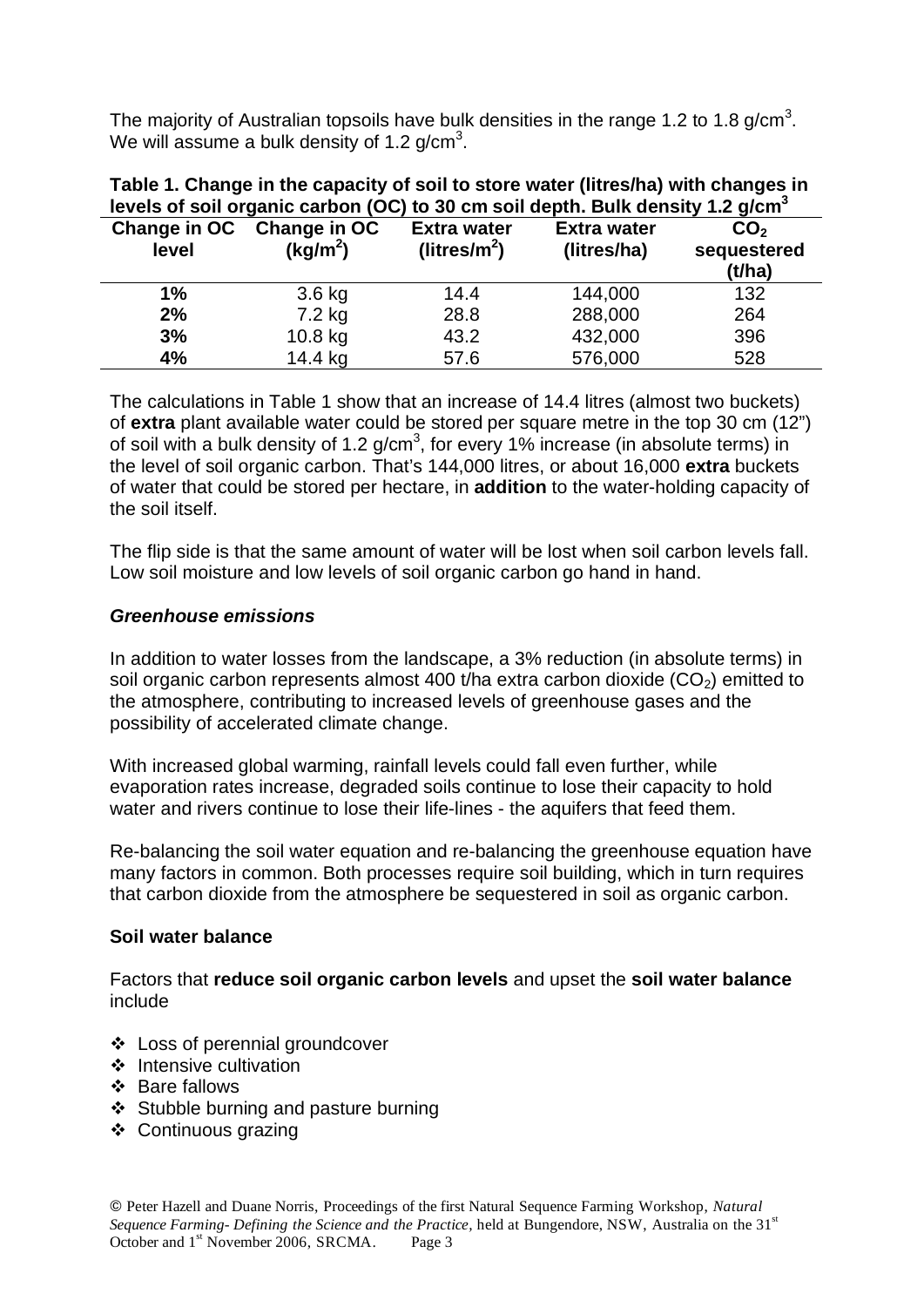Most conventional agricultural practices include one or more - or all - of the above. Over the last 50 to 100 years, soil organic carbon levels in many areas have fallen by at least 3% (in absolute terms). **This represents the LOSS of the ability to store around 432,000 litres of water per hectare.** 

One inch (25mm) of rain delivers 250,000 litres of water per hectare, while two inches (50mm) delivers 500,000 litres per hectare.

If the soil has lost it's porosity due to the structural changes that accompany losses in soil carbon, millions of litres of water move **across** the landscape as run-off gathering both soil and nutrients - to cause recharge, discharge and sedimentation problems in lower landscape positions.

## **Building soil carbon**

If organic carbon begins and ends its journey as a gas, carbon dioxide  $(CO<sub>2</sub>)$ , how does it get into soil?

The 'way in' for soil carbon is the process of photosynthesis in green leaves. The cheapest, most efficient and most beneficial form of organic carbon for soil is exudation from the actively growing roots of plants in the grass family, which includes many crop plants. The decomposition of fibrous roots is also an important source of carbon in soils. Organic carbon additions are governed by the volume of plant roots per unit of soil and their rate of growth. The more active, fibrous plant roots there are, the more carbon is added. It's as simple as that.

# *Yearlong Green Farming (YGF)*

It is important that soil always be covered and that green plants be present for as much of the year as possible to sequester atmospheric carbon and translocate it to soil as organic carbon. This builds organic matter and develops optimum physical and biological conditions, irrespective of agricultural enterprise, environment or landscape position.

Yearlong Green Farming (YGF) has two main principals:-

- roots of actively growing green plants transfer carbon into soil
- in non-growth periods soil must remain covered to prevent carbon losses

Variations on the Yearlong Green theme are limited only by human creativity.

One approach is to double crop grain and forage species, so that soil building continues all year. For example, a direct drill winter cereal could be followed by direct drill forage sorghum. The summer forage crop will not only prevent losses of soil carbon, but will be more profitable than maintaining a bare summer fallow.

Alternatively, a summer grain crop could be followed by mixed species winter forage (eg oats, triticale, legumes). Yearlong Green Farming practices are most beneficial when they include livestock, because **strategic** grazing maximises the sequestration of soil carbon.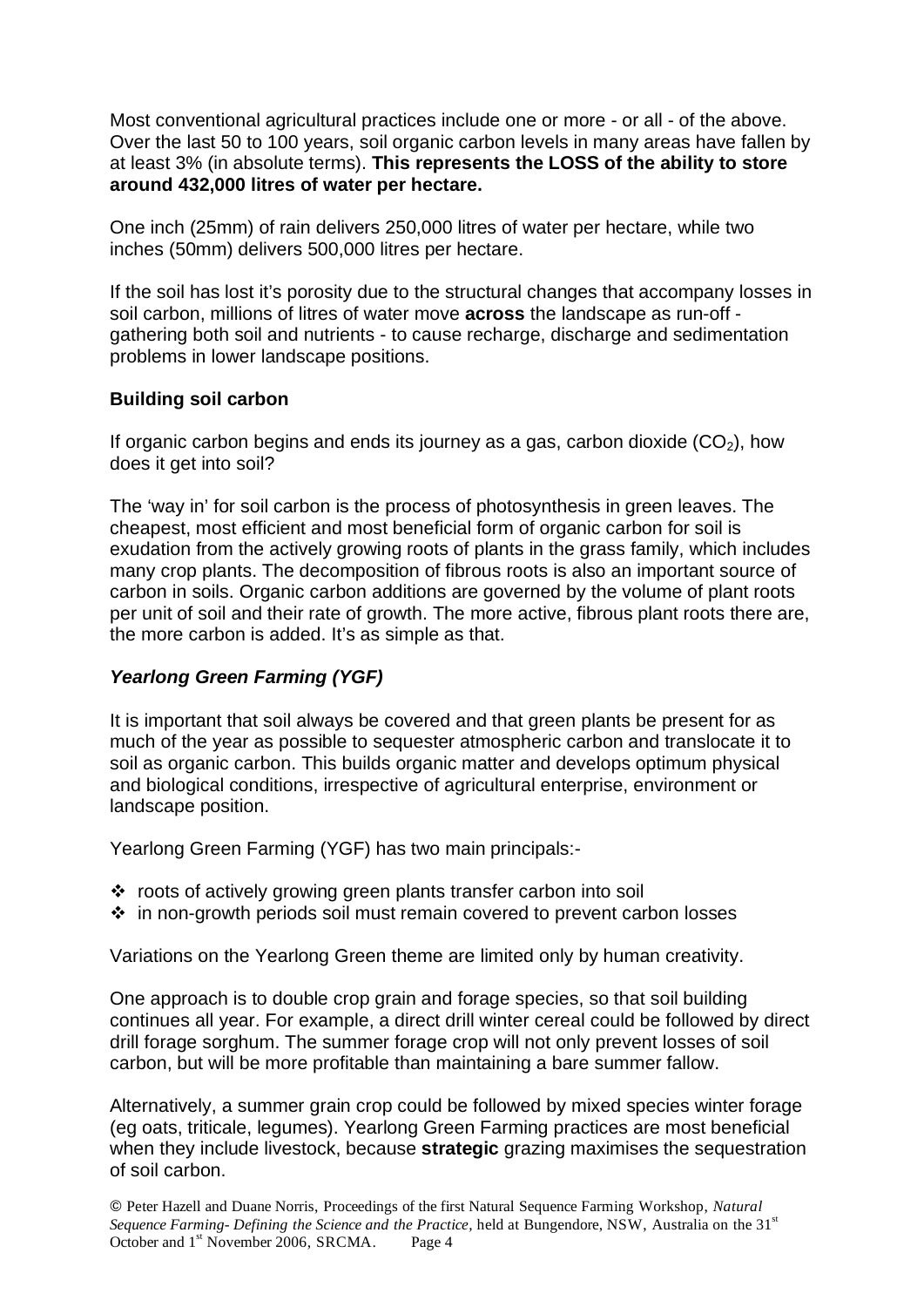Let us consider two very practical 'real life' examples of Yearlong Green Farming (YGF) practices – one relating to broadacre cropping and the other to grazing.

# *Pasture Cropping*

The quickest and most cost effective way to restore degraded cropland is through a grazed perennial pasture ley (Charman and Roper 2000). Ironically, the good work is undone when conventional cropping resumes. Thanks to the brilliant insight and visionary thinking of innovators Darryl Cluff and Colin Seis, landholders wishing to build soils through a Yearlong Green technique now have the opportunity to combine annual crops and perennial grasses in the revolutionary 'one-stop-shop' land management technique known as Pasture Cropping (Seis 2005).

Many of the benefits of Pasture Cropping can be attributed to having perennial grasses and cereals together, side by side in space and time. The ongoing carbon additions from the perennial grass component evolve into highly stable soil aggregates, significantly improving soil structure, while the short-term, high sugar forms of carbon exuded by the cereal crop stimulate microbial activity.

In this positive feedback loop,  $CO<sub>2</sub>$  respired by plant roots and soil microbes, slowly moves upwards through the topsoil and increases the partial pressure of  $CO<sub>2</sub>$ beneath the crop/pasture canopy, enhancing photosynthetic potential. As money makes money, so carbon makes carbon – but only when the management is right.

Under conventional cropping regimes, the stimulatory exudates from crop roots are negated by cultivation, bare earth and harsh chemicals. Over time, soil carbon levels fall to levels where the soil is essentially 'dead' and has little ability to store water. The prime purpose of bare fallows - water storage - becomes self-defeating. Bare soil is also an open invitation to weeds.

# *Planned Grazing*

Soils continually lose organic carbon under set-stocking regimes if insufficient root biomass is present in the soil. This is particularly evident under annual pastures. Forms of grazing management designed to build soil and restore healthy, perennial grasslands are absolutely essential.

Grazing animals, plants, soil biota and soils have co-evolved for over 20 million years, resulting in highly complex - and sensitive - inter-relationships. What are the communication pathways in soil? In what way do living things below ground respond to changes above ground? What are the triggers? How can we incorporate the soil's needs into grazing management?

Levels of biological activity in soil vary enormously over space and time. They are affected by moisture, temperature, pH, oxygen concentration and the availability of a carbon source (energy). All of these factors are strongly influenced by the way plants are grazed. Of particular interest to this discussion is the supply of carbon compounds to soil biota, in terms of timing, quality and amount.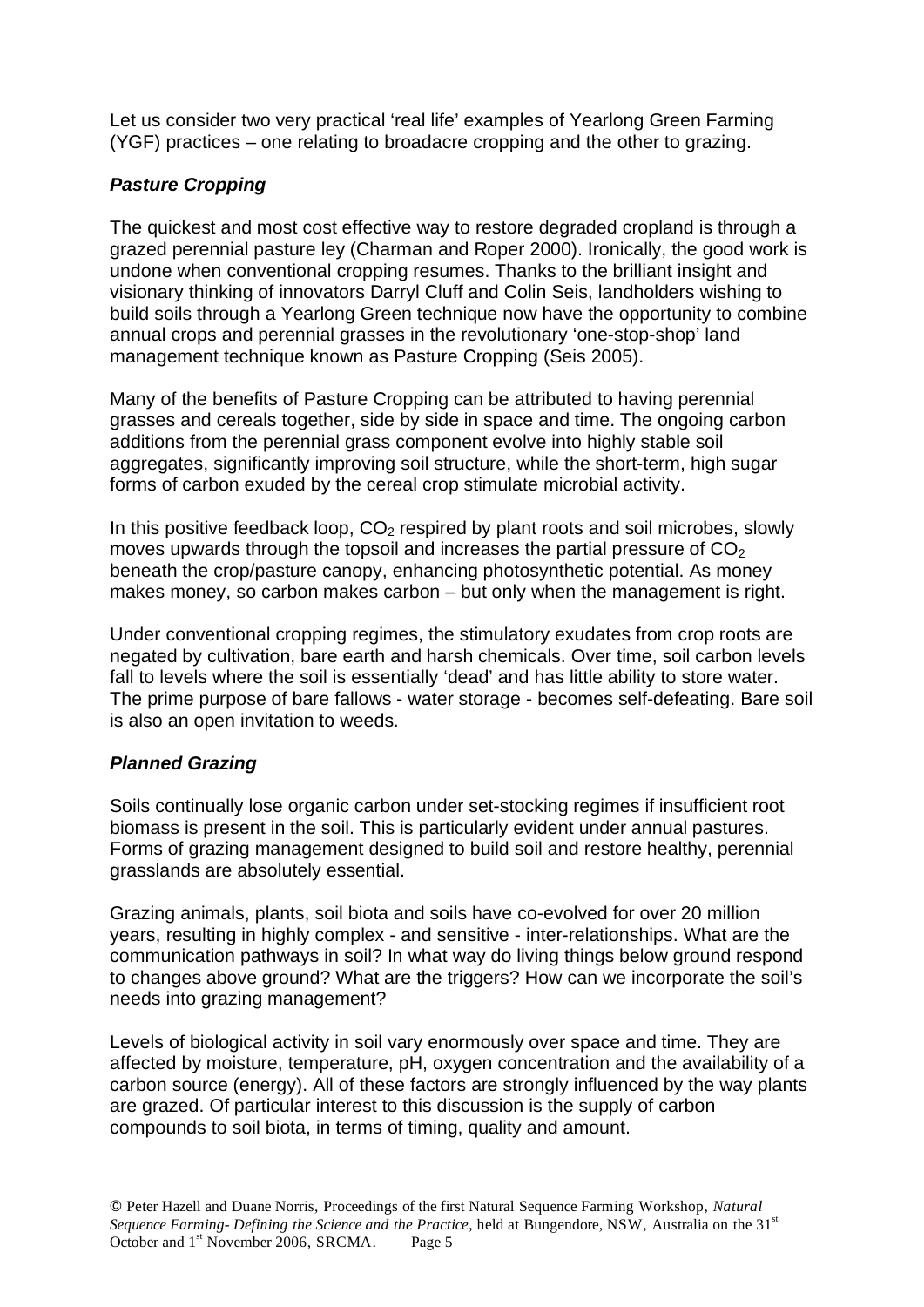In a green grass plant, there is generally more nitrogen in the leaves than in the roots, and more carbon in the roots than in the tops. When the leaves are removed by grazing, the plant responds immediately to re-adjust this balance. Some carbon (in the form of soluble carbohydrate) is mobilised to the crown for the production of new leaves, some is lost to the soil as pruned roots and some is actively exuded into the rhizosphere (the soil surrounding plant roots) where it can have profound stimulatory effects on soil biota.

If plants are grazed more-or-less continuously, they will have poorly developed root systems and there will be very little carbon available for injection into the soil at each grazing event. The animal-plant-soil ecosystem will decline to a steady-state equilibrium where not much happens other than further deterioration. Many leaks develop because the soil 'tank' is not robust.

When grazing is optimised by ensuring that the most desirable plants (from the animal's perspective) have recovered sufficiently for their root systems to be well established before re-grazing, the net effect of grazing is an increase in soil carbon (energy) levels.

The carbon exuded from the roots of grazed plants stimulates the rhizosphere flora involved in the acquisition and transfer of nitrogen, phosphorus and other nutrients, assisting rapid regrowth of leaves. This enhances energy and nutrient flows. Appropriately managed grazing also stimulates the microbial production of a wide range of plant growth stimulating substances in soils, including natural hormones, enzymes and vitamins.

The optimisation of the grazing process helps to synchronise nutrient mineralisation with plant demands. This reduces losses from the soil ecosystem. Under continuous grazing, particularly in seasonal rainfall environments, the supply and demand for nutrients such as nitrogen rarely match, leading to imbalances and contributing to 'problems' such as soil acidity. It is one of nature's paradoxes that increased levels of soil biological activity not only improve nutrient availability, but also minimise soil nutrient losses and stabilise soil pH.

## **Managing the carbon cycle**

Adding organic carbon to soil is one thing. Keeping it there is another. Topsoil is always in a state of dynamic equilibrium with the atmosphere. Carbon additions therefore need to be combined with land management practices that foster the conversion of relatively transient forms of organic carbon to more stable complexes within the soil

**A net gain of organic carbon in soils is win-win** for plants, animals and people. A net gain of carbon in the atmosphere is lose-lose. Our role, as managers of the carbon cycle, is to ensure that as much carbon as possible is returned to soils and as little as possible goes into the air.

### *Carbon sources and carbon sinks*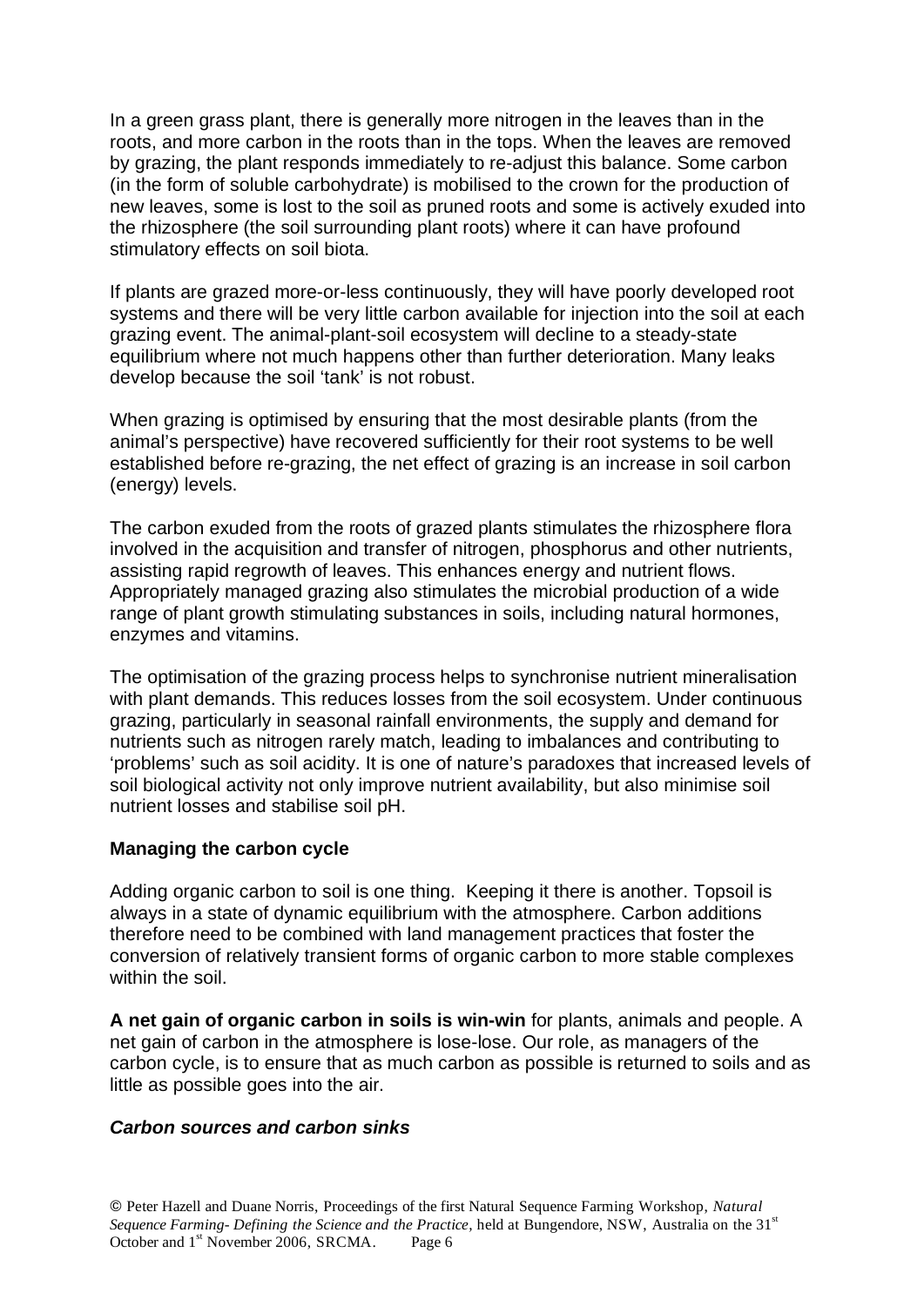In bare paddocks, or cropped or grazed paddocks dominated by annual plants, more carbon will move to the atmosphere than is sequestered. That is, the soil is losing organic carbon and is said to be a SOURCE of atmospheric carbon. This adds substantially to the accumulation of the greenhouse gases responsible for global warming and climate change.

In cropped or grazed paddocks managed regeneratively, actively forming topsoils behave as carbon SINKS. That is, more carbon is sequestered than is lost, reducing the level of carbon dioxide in the atmosphere. Getting started in lifeless, compacted soils where the soil engine has shut down is the hard part. The longer we delay, the more difficult it will be to re-sequester soil carbon and re-balance the greenhouse equation

## *Carbon and nitrogen*

Like carbon, nitrogen moves between the atmosphere and the topsoil in a 'cycle'. The main difference is that the 'way in' for atmospheric carbon is green plants whereas the 'way in' for atmospheric nitrogen is nitrogen-fixing bacteria. Humic substances contain both carbon and nitrogen, thus soils acting as net sinks for carbon are also acting as net sinks for nitrogen. The flip side is that soils losing carbon are losing nitrogen too. Some of this nitrogen loss is in the form of nitrous oxide, a greenhouse gas up to 300 times more potent than carbon dioxide.

Rewarding landholders for farming in ways that build new topsoil and raise levels of soil carbon and organic nitrogen would have a significant impact on the vitality and productivity of Australia's rural industries, as well as reducing levels of greenhouse gases.

As a bonus, regenerative farming practices result in the production of food much higher in vitamin and mineral content and lower in herbicide and pesticide residues than conventionally produced foods.

## *Carbon credits*

The capacity for appropriately managed soils to sequester atmospheric carbon is enormous. The world's soils hold around twice as much carbon as the atmosphere and almost three times as much carbon as the vegetation. **Soil represents the largest carbon sink over which we have control.** Improvements in soil carbon levels could be made in all rural areas, whereas the regions suited to carbon sequestration in plantation timber are limited.

If financial incentives in the form of 'Soil Credits' became the prime focus of primary production, farm enterprises such as meat, wool or grain could become of secondary importance as an income source. This would reduce the potential for destructive farm practices and provide a large incentive for 'greener' forms of agriculture.

Any farming practice that improves soil structure is building soil carbon. When soils become light, soft and springy, easier to dig or till and less prone to erosion, waterlogging or dryland salinity – then organic carbon levels are increasing. If soils are becoming more compact, eroded or saline - organic carbon levels are falling.

 Peter Hazell and Duane Norris, Proceedings of the first Natural Sequence Farming Workshop, *Natural Sequence Farming- Defining the Science and the Practice, held at Bungendore, NSW, Australia on the 31<sup>st</sup>* October and 1<sup>st</sup> November 2006, SRCMA. Page 7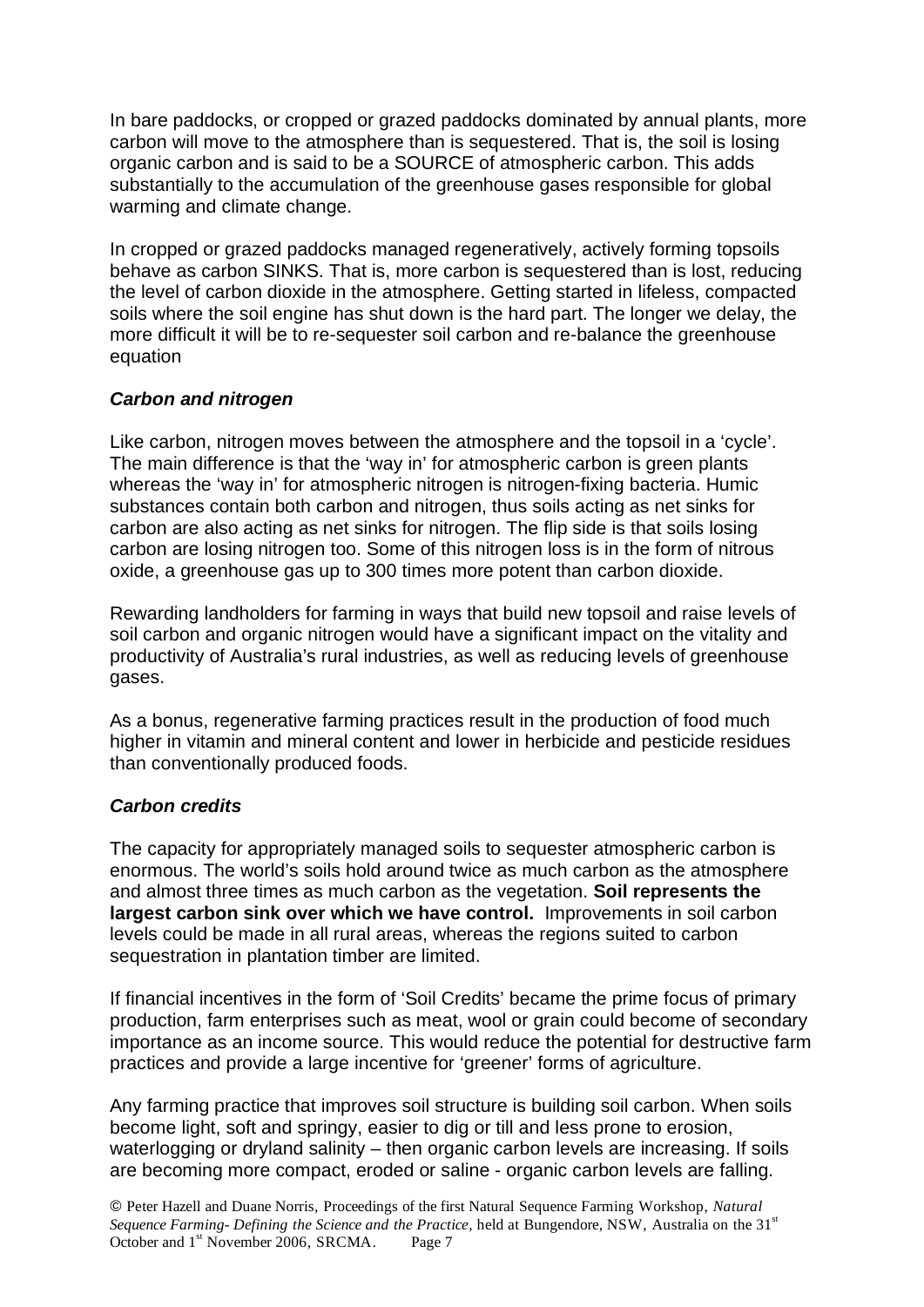Water, energy, life, nutrients and profit will increase on-farm as soil organic carbon levels rise. The alternative is evaporation of water, energy, life, nutrients and profit if carbon is mismanaged and goes into the air. It's about turning carbon loss into carbon gain.

### **Soil formation vs soil loss**

The true bottom line for any agricultural practice, is whether soil is being formed or lost. If it is being lost, farming will eventually become both ecologically and economically impossible.

**The building of new topsoil depends on us, and our future depends on building new topsoil.** This is the greatest challenge facing modern agriculture.

Soil loss figures usually assume an average bulk density (weight per unit volume) of around 1.4  $g/cm<sup>3</sup>$ . If one millimetre of soil is eroded (about the thickness of a 5-cent coin) it represents about 14 t/ha soil loss. This soil moves into farm dams and into the first and second order streams that feed major rivers, causing and compounding problems all the way to the sea.

If productive soil continues to erode, debates about the optimum enterprise mix, pasture species, fertiliser rate, percentage of trees, riparian buffers or any other 'detail' over which we seem to argue endlessly, are irrelevant. They amount to rearranging the deck chairs on the Titanic.

Historically, research efforts in the soil science arena have concentrated on reducing the rate of erosion. The Universal Soil LOSS equation (USLE) was devised to estimate losses from various agricultural activities. The concept of building new topsoil is rarely considered. Isn't it time we developed a Universal Soil FORMATION Equation (USFE) to estimate rates of soil formation?

Healthy groundcover, high root biomass and high levels of associated microbial activity are fundamental to the success of any technique for building new topsoil. Where these factors are present, rates of new topsoil formation of 15-20 t/ha/yr are possible. Many people have built new topsoil in their vegetable or flower gardens. The next step is to learn how to build new topsoil on our farms. If the land management is appropriate, evidence of new topsoil formation can be seen within twelve months, with quite dramatic effects often observed within three years.

### **Dryland salinity in perspective**

When moisture rises in the soil profile, it is often accompanied by salts, which concentrate on the soil surface through the process of evaporation. The key factor in reversing dryland salinity is to always have a small amount of fresh water slowly moving **downwards**, flushing salts from the root zone. Fresh water has a lower density than salt water and will sit above the salt, provided the soil is capable of retaining sufficient moisture for this purpose.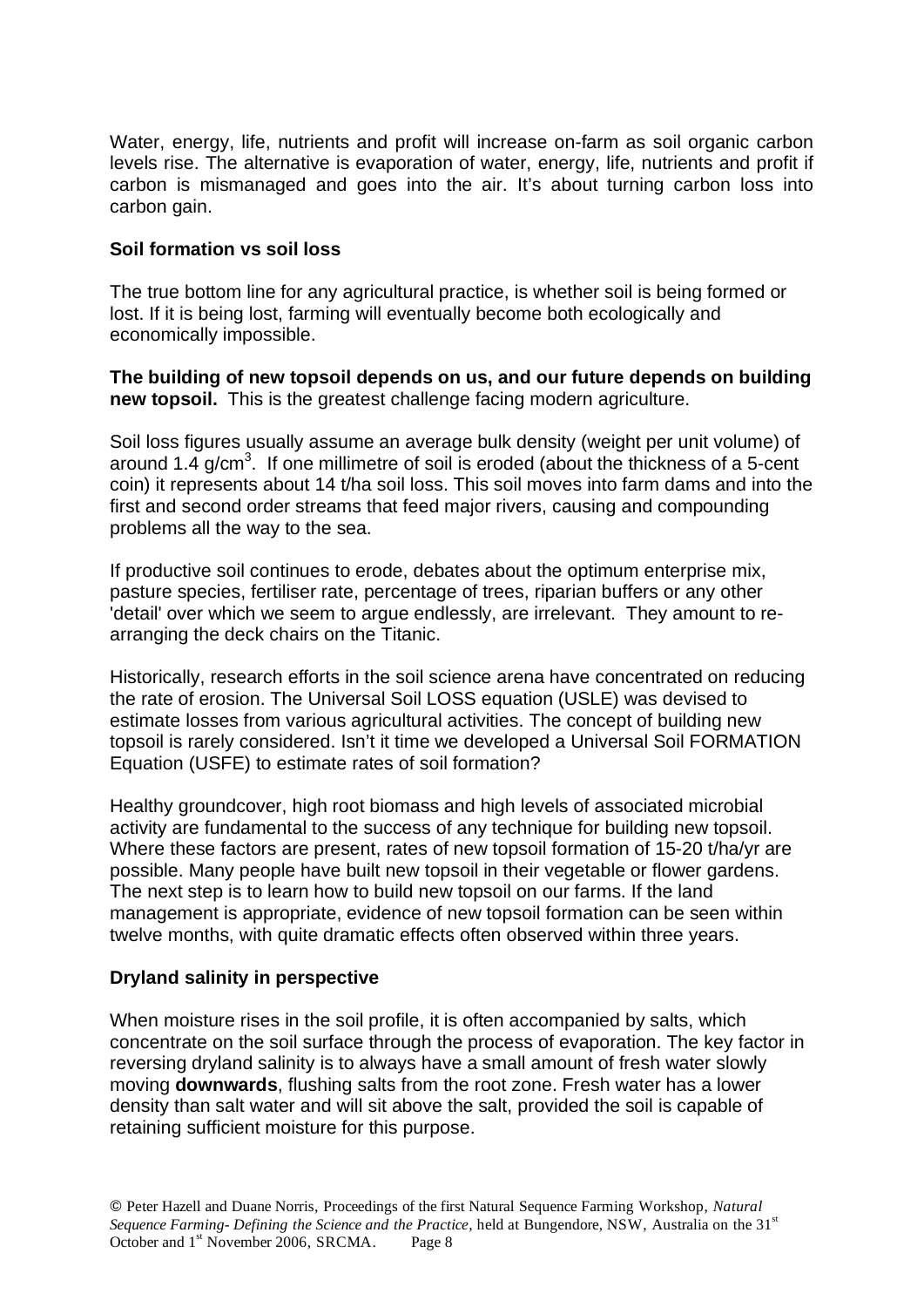Most areas currently experiencing dryland salinisation were grasslands or grassy woodlands at the time of European settlement, as recorded in explorers journals, settlers diaries and original survey reports from the early to mid 1800s. It is intriguing therefore, that tree clearing in the early 1900s, or later, continues to be cited as the 'cause' of dryland salinity.

It is important to view the 'transient tree phase' in perspective. There is no doubt that the removal of any kind of perennial vegetation will have an effect on water balance. However, to insist that dryland salinity is the result of tree clearing is a misrepresentation of the facts, particularly when twisted in the current form 'if we put the trees back, we can solve the problem.' It is the overlooked understorey, or more particularly, the groundcover and soils, which have undergone the most dramatic changes since settlement. The real cause of dryland salinity is reduced levels of soil biological activity, leading to the loss of soil integrity and water balance.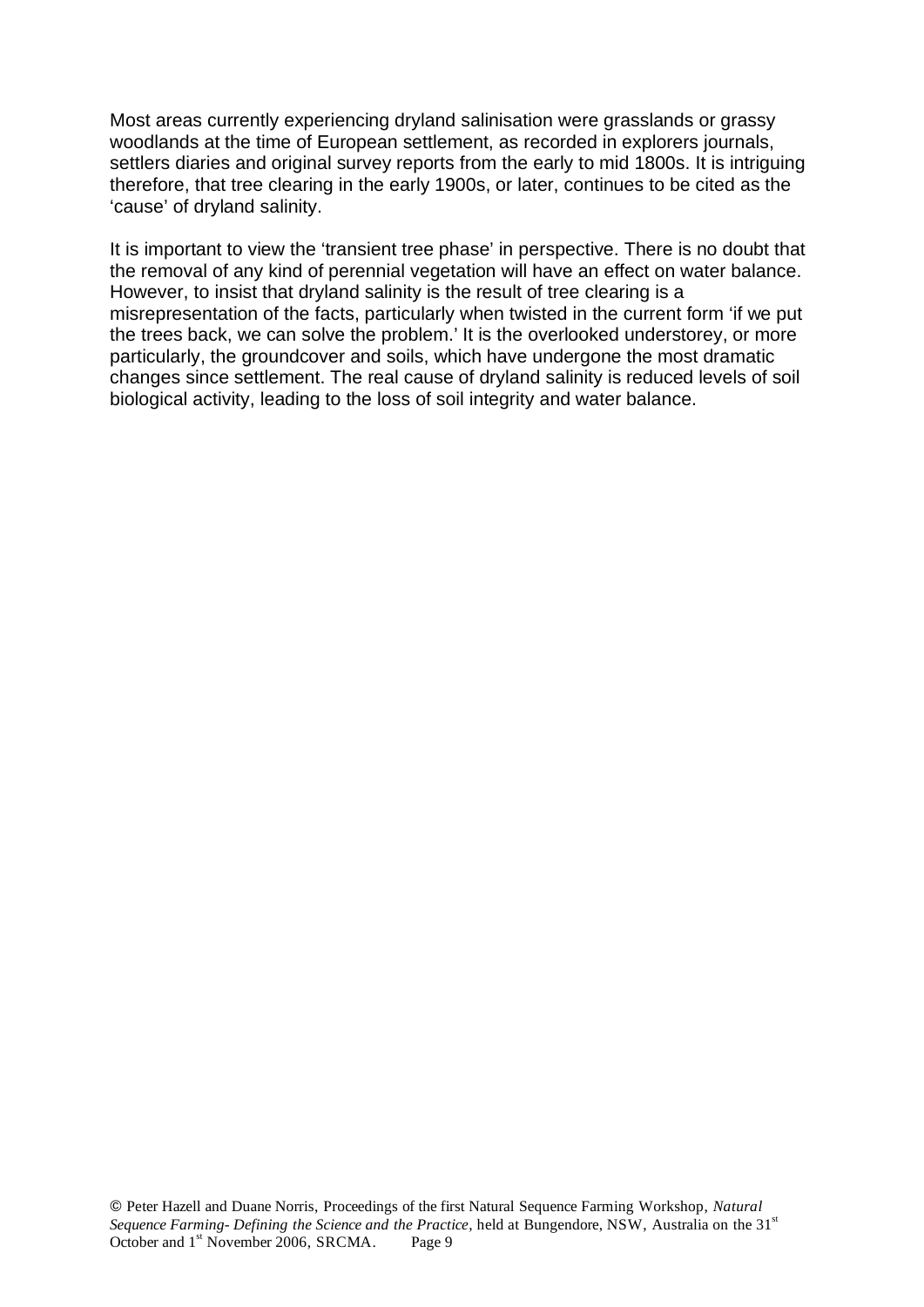### **Inspiring REAL change in land management**

We cannot afford to look at 'air' or 'water' or 'soils' in isolation. In the natural world there are thousands of inter-relationships and feedback loops. Change one factor and we change them all. All are connected. Every management decision counts.

Reversing climate change at the local, regional and global levels requires a whole of landscape approach. The bottom line is that soils low in humic substances and biological activity cannot effectively store carbon, nitrogen, air or water. The carbon and nitrogen move to the atmosphere, adding to the Greenhouse Effect, while the water moves off-site, carrying soil and nutrients and transforming the most precious of our natural resources into salinity, sedimentation and eutrophication 'problems'.

To turn things around we need PEOPLE. Inspired, motivated people, working in relationship with each other and with their land to foster an exciting design for a new agriculture. We do not know how this regenerating landscape will 'look' - nor do we need to - it will be an evolving work of art. Ecological processes are never static. Our expertise will be directed to understanding process and function in a changing world. Information itself cannot bring about change. 'Systems' and 'recipes' are doomed to fail.

### **A new era**

Reversing global warming is up to us. But it need not come at a cost. Quite the opposite!!

Increased levels of humic materials in agricultural soils will not only significantly improve the quality of our air and water but will also optimise farm productivity and reduce the incidence and severity of erosion, nutrient decline, evaporative loss and dryland salinity.

*Life as we knew it has changed*. What are YOU going to do??

Do you want more SOIL? More CARBON? More NITROGEN? Clean WATER?

That decision is entirely in your hands.

### **CONCLUSION**

Extraordinary things happen to plants, animals and people when soils are renewed. In any business it's good business to give the customers what they want. When your soil talks, listen. Healthy soils are not just about carbon, nitrogen, air and water. They are about PEOPLE, including you and me. We're all in this boat together. Let's build a good one!!

*"The invariable mark of wisdom is to see the miraculous in the common" [Ralph Waldo Emerson]* 

………………………………………………………………………………